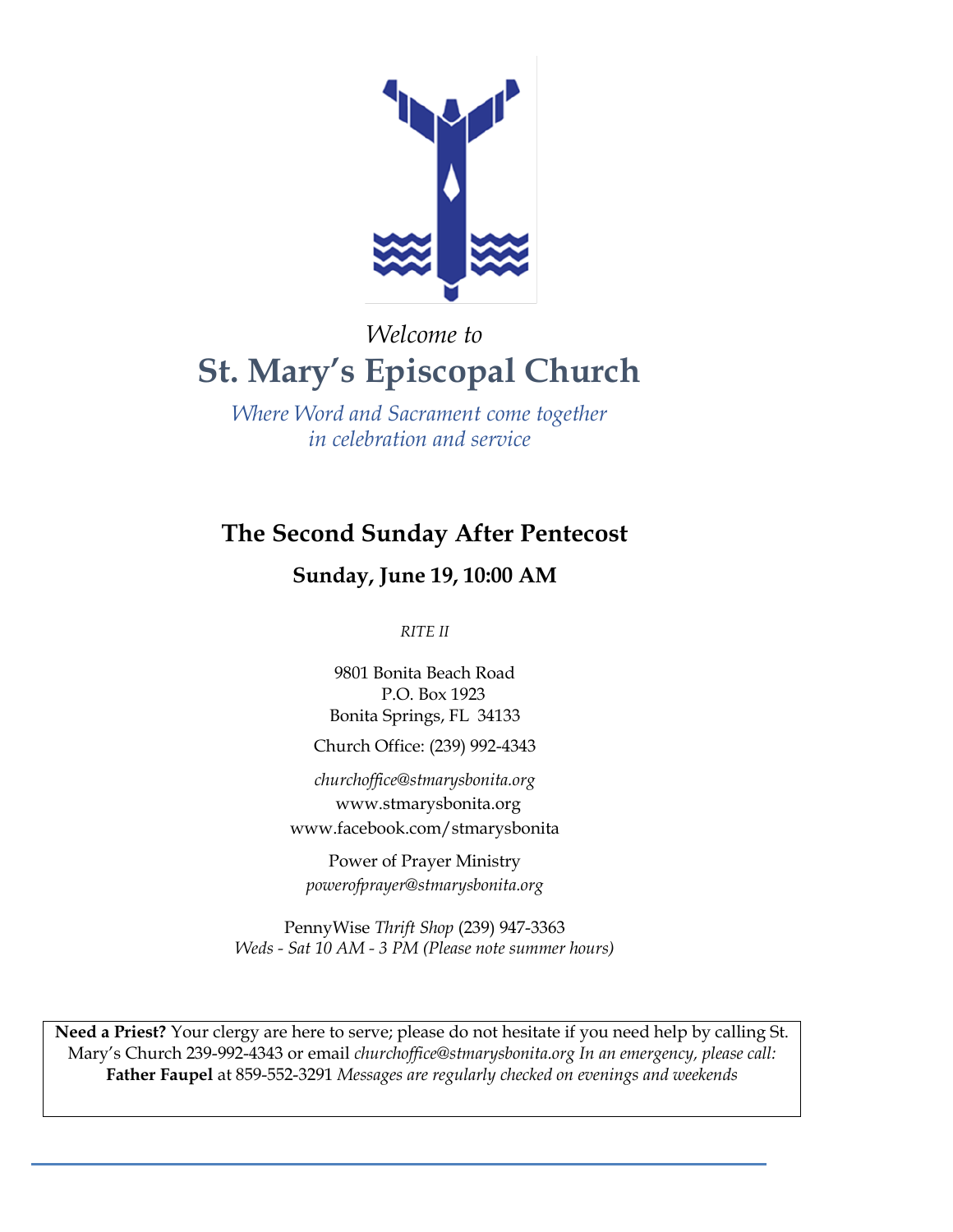# **Gathering of The People**

Our worship is according to *The Book of Common Prayer (BCP)*. Hymn numbers refer to *The Hymnal 1982* and those preceded with **S** are service music located at the front of the Hymnal.

| Prélude:                                                                                                                  | Fantasia BWV 570           |               | Johann Sebastian Bach |  |
|---------------------------------------------------------------------------------------------------------------------------|----------------------------|---------------|-----------------------|--|
| <b>Opening Hymn</b>                                                                                                       | Holy Father, great Creator | Regent Square | Hymnal 368            |  |
| Celebrant: Blessed be God: Father, Son and Holy Spirit.<br>And blessed be his kingdom, now and for ever. Amen.<br>People: |                            |               |                       |  |

#### **The Collect for Purity BCP 355**

*Celebrant:* Almighty God, to you all hearts are open, all desires known, and from you no secrets are hid: Cleanse the thoughts of our hearts by the inspiration of your Holy Spirit, that we may perfectly love you, and worthily magnify your holy Name; through Christ our Lord. Amen.

**The Gloria** William Mathias **Hymnal S 278**

## **The Liturgy of the Word**

#### **Collect of the Day**

*Celebrant:* The Lord be with you. **People: And also with you.** *Celebrant:* Let us pray.

O Lord, make us have perpetual love and reverence for your holy Name, for you never fail to help and govern those whom you have set upon the sure foundation of your loving-kindness; through Jesus Christ our Lord, who lives and reigns with you and the Holy Spirit, one God, for ever and ever. *Amen.*

Isaiah 65:1-9 *(Please be seated*)

*Lector: A reading from Isaiah*

I was ready to be sought out by those who did not ask, to be found by those who did not seek me. I said, "Here I am, here I am," to a nation that did not call on my name. I held out my hands all day long to a rebellious people, who walk in a way that is not good, following their own devices; a people who provoke me to my face continually, sacrificing in gardens and offering incense on bricks; who sit inside tombs, and spend the night in secret places; who eat swine's flesh, with broth of abominable things in their vessels; who say, "Keep to yourself, do not come near me, for I am too holy for you."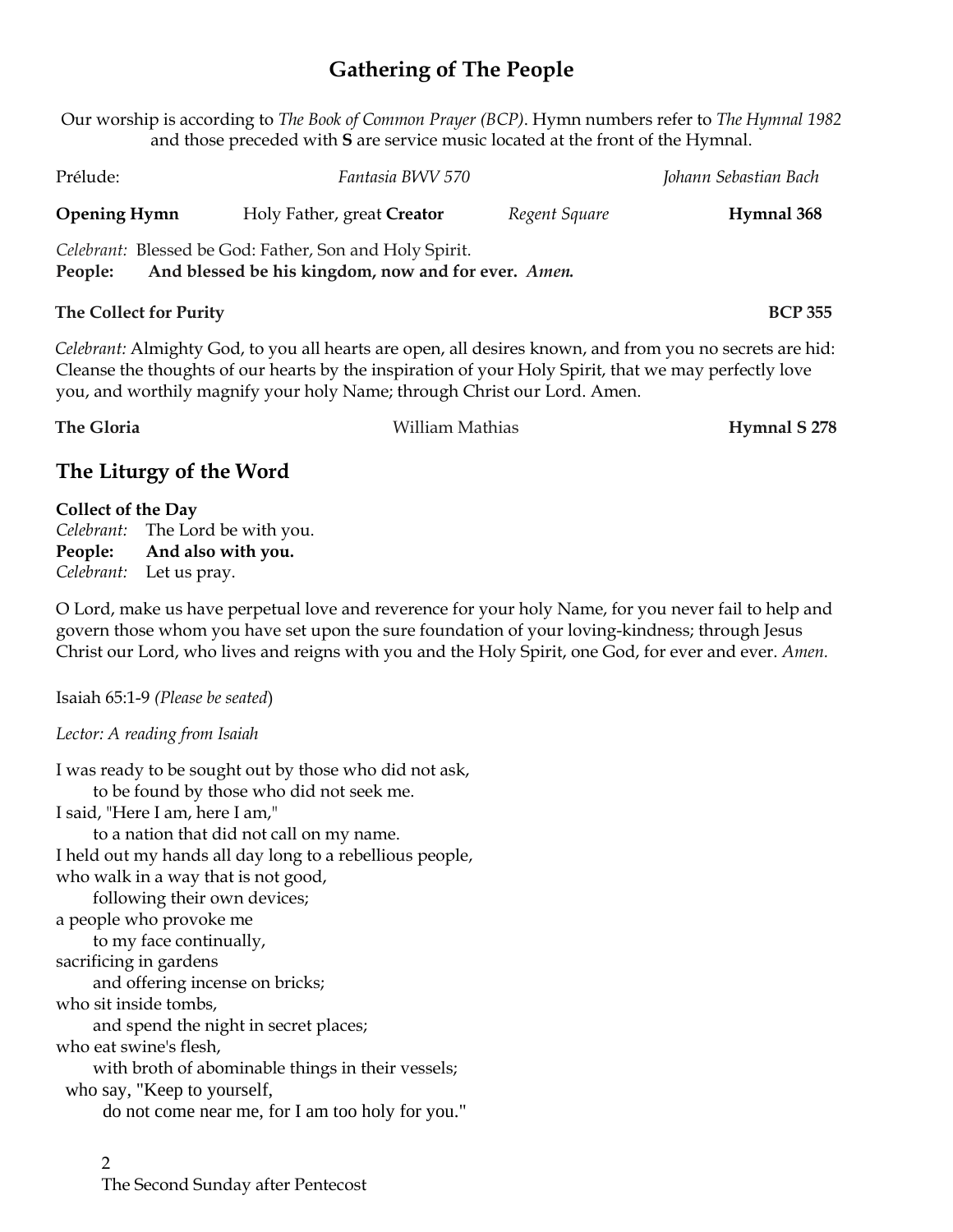These are a smoke in my nostrils, a fire that burns all day long. See, it is written before me: I will not keep silent, but I will repay; I will indeed repay into their laps their iniquities and their ancestors' iniquities together, says the LORD ; because they offered incense on the mountains and reviled me on the hills, I will measure into their laps full payment for their actions. Thus says the LORD : As the wine is found in the cluster, and they say, "Do not destroy it, for there is a blessing in it," so I will do for my servants' sake, and not destroy them all. I will bring forth descendants from Jacob, and from Judah inheritors of my mountains; my chosen shall inherit it, and my servants shall settle there. Lector: *The Word of the Lord* **People: Thanks be to God** Psalm 22: 18 -27 (spoken responsively by verse**)**  18 Be not far away, O LORD; \* you are my strength; hasten to help me. **19 Save me from the sword, \* my life from the power of the dog.** 20 Save me from the lion's mouth, \* my wretched body from the horns of wild bulls. **21 I will declare your Name to my brethren; \* in the midst of the congregation I will praise you.** 22 Praise the LORD, you that fear him; \* stand in awe of him, O offspring of Israel; all you of Jacob's line, give glory. **23 For he does not despise nor abhor the poor in their poverty; neither does he hide his face from them; \* but when they cry to him he hears them.** 24 My praise is of him in the great assembly; \* I will perform my vows in the presence of those who worship him. **25 The poor shall eat and be satisfied, and those who seek the LORD shall praise him: \* "May your heart live for ever!"** 26 All the ends of the earth shall remember and turn to the LORD, \* and all the families of the nations shall bow before him . **27 For kingship belongs to the LORD; \* he rules over the nations.**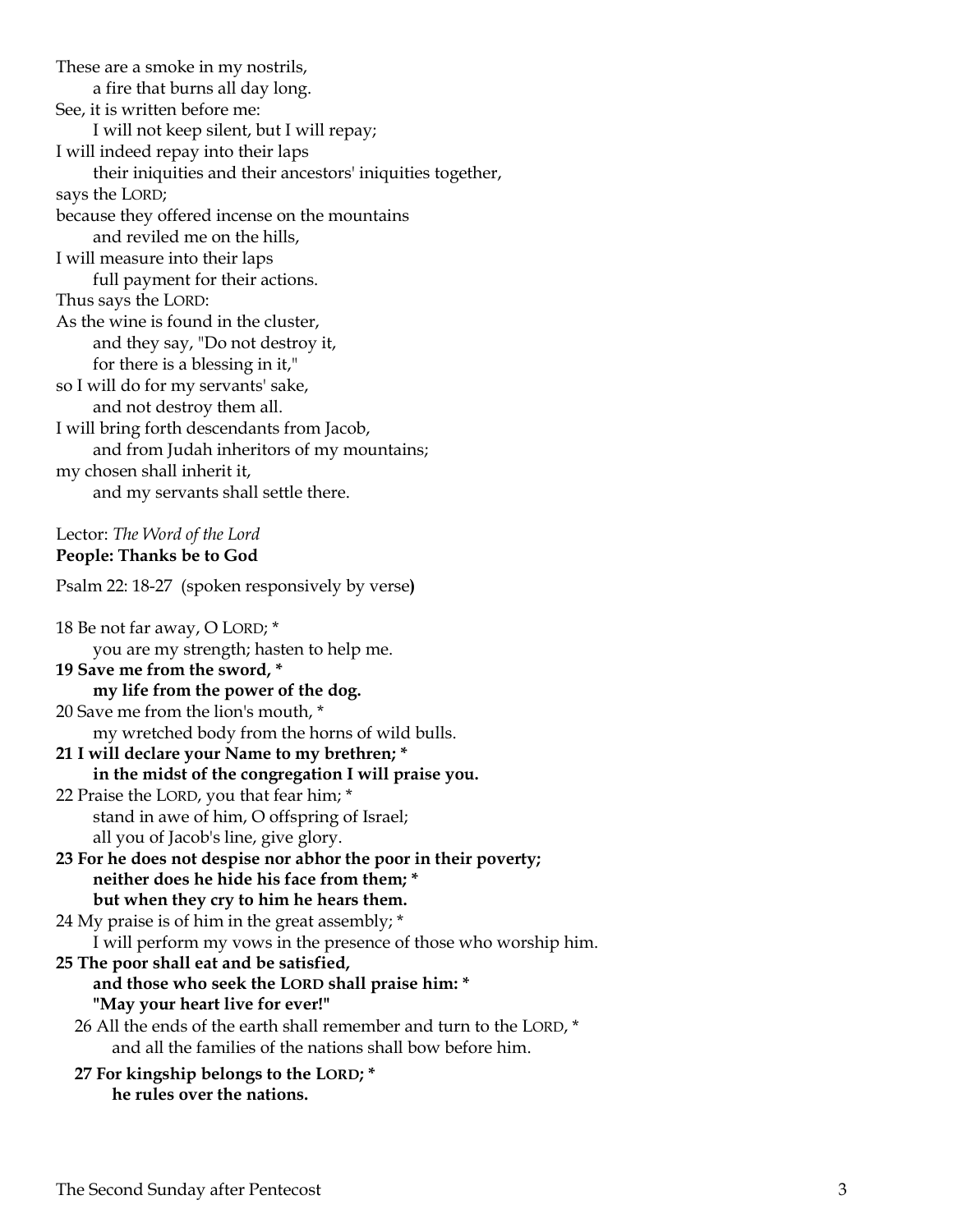#### Galatians 3: 23-29

#### *Lector: A Reading from Paul's Letter to the Galatians*

Now before faith came, we were imprisoned and guarded under the law until faith would be revealed. Therefore the law was our disciplinarian until Christ came, so that we might be justified by faith. But now that faith has come, we are no longer subject to a disciplinarian, for in Christ Jesus you are all children of God through faith. As many of you as were baptized into Christ have clothed yourselves with Christ. There is no longer Jew or Greek, there is no longer slave or free, there is no longer male and female; for all of you are one in Christ Jesus. And if you belong to Christ, then you are Abraham's offspring, heirs according to the promise.

*Lector:* The Word of the Lord. **People:****Thanks be to God***.*

**The Gospel** *(please stand)*

Luke 8:26-39

*Deacon:* The Holy Gospel of our Lord Jesus Christ according to Luke **People:****Glory to you, Lord Christ.**

Jesus and his disciples arrived at the country of the Gerasenes, which is opposite Galilee. As he stepped out on land, a man of the city who had demons met him. For a long time he had worn no clothes, and he did not live in a house but in the tombs. When he saw Jesus, he fell down before him and shouted at the top of his voice, "What have you to do with me, Jesus, Son of the Most High God? I beg you, do not torment me" -- for Jesus had commanded the unclean spirit to come out of the man. (For many times it had seized him; he was kept under guard and bound with chains and shackles, but he would break the bonds and be driven by the demon into the wilds.) Jesus then asked him, "What is your name?" He said, "Legion"; for many demons had entered him. They begged him not to order them to go back into the abyss.

Now there on the hillside a large herd of swine was feeding; and the demons begged Jesus to let them enter these. So he gave them permission. Then the demons came out of the man and entered the swine, and the herd rushed down the steep bank into the lake and was drowned.

When the swineherds saw what had happened, they ran off and told it in the city and in the country. Then people came out to see what had happened, and when they came to Jesus, they found the man from whom the demons had gone sitting at the feet of Jesus, clothed and in his right mind. And they were afraid. Those who had seen it told them how the one who had been possessed by demons had been healed. Then all the people of the surrounding country of the Gerasenes asked Jesus to leave them; for they were seized with great fear. So he got into the boat and returned. The man from whom the demons had gone begged that he might be with him; but Jesus sent him away, saying, "Return to your home, and declare how much God has done for you." So he went away, proclaiming throughout the city how much Jesus had done for him.

| Deacon: | The Gospel of the Lord.   |
|---------|---------------------------|
| People: | Praise to you Lord Christ |

**Homily** (*Please be seated*) **Father Wright**  Father Wright **Father Wright Father Wright Father Wright** 

#### **The Nicene Creed** (please stand) **BCP** 358

*Deacon:* Let us affirm our faith as expressed in the Nicene Creed.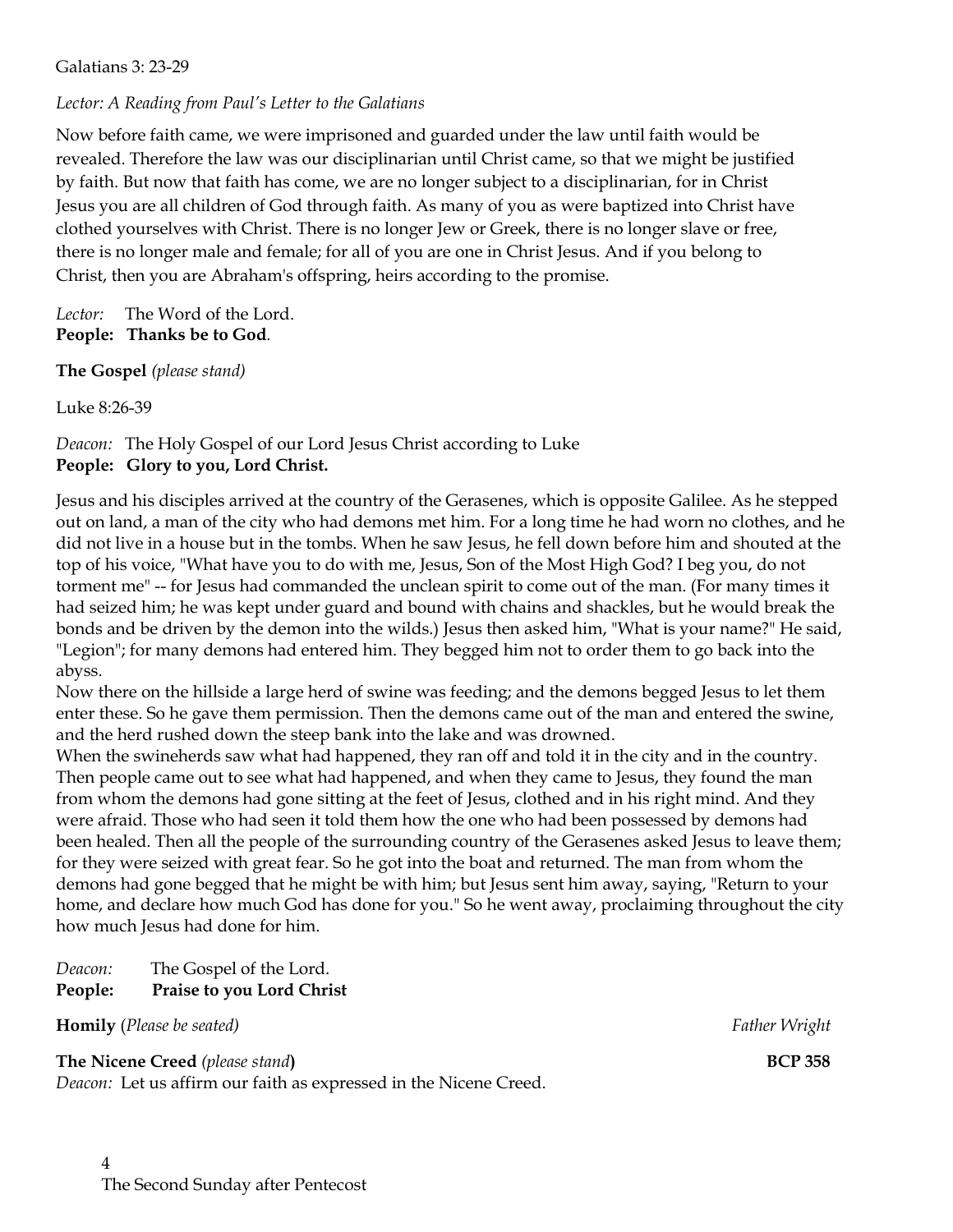#### **Prayers of the People**

*Deacon:* Let us go with the Jewish elders and ask Jesus to save his servants, saying: Lord, in your mercy, hear our prayer.

Save the church, that it become a strong sign of love and hope for others. Lord in your mercy, **Hear our prayer.**

Save the world from nuclear destruction, from the horror of war, from organized crime, and from ignorance. Lord in your mercy,

#### **Hear our prayer.**

Save foreigners: save Russians, Arabs, Israelis, Indians, Australians, Germans, Cubans, all the people of the earth that peace reign in the land. Lord in your mercy, **Hear our prayer.**

Save businesspersons, politicians, doctors, and people of the media, that as they try to win approval they also serve the truth. Lord, in your mercy, **Hear our prayer.**

Save us from our lies, that we become a community mirroring goodness in the heart of every man, woman, and child. Lord, in your mercy,

#### **Hear our prayer.**

For the sick, particularly those on our prayer list: John, Holley, Jim, Deb, Sandy, Nancy and Jon. Lord in your mercy,

#### **Hear our prayer.**

For all those whom we have known and loved who though dead are alive in Christ, let us pray to the lord. Lord in your mercy,

#### **Hear our prayer.**

*Celebrant:* God of all nations, cure your servants and give us health. Keep us faithful to the gospel of your Son. To you be glory forever.

#### **Confession and Absolution BCP 360**

**Peace** *(Please stand)*

*Celebrant:* The peace of the Lord be always with you. **People: And also with you.**

#### **Announcements** *(Please be seated)*

*During Holy Communion those seated at the far sides of the church will be the first to be ushered to the front of the church, then those seated in the main aisle. The ushers will guide from the front pews to the back. Please return by the side aisle.*

# **Liturgy of Communion**

| <b>Offertory Hymn</b> | Dear Lord and Father of mankind | Rest | Hymnal 652 |
|-----------------------|---------------------------------|------|------------|
|-----------------------|---------------------------------|------|------------|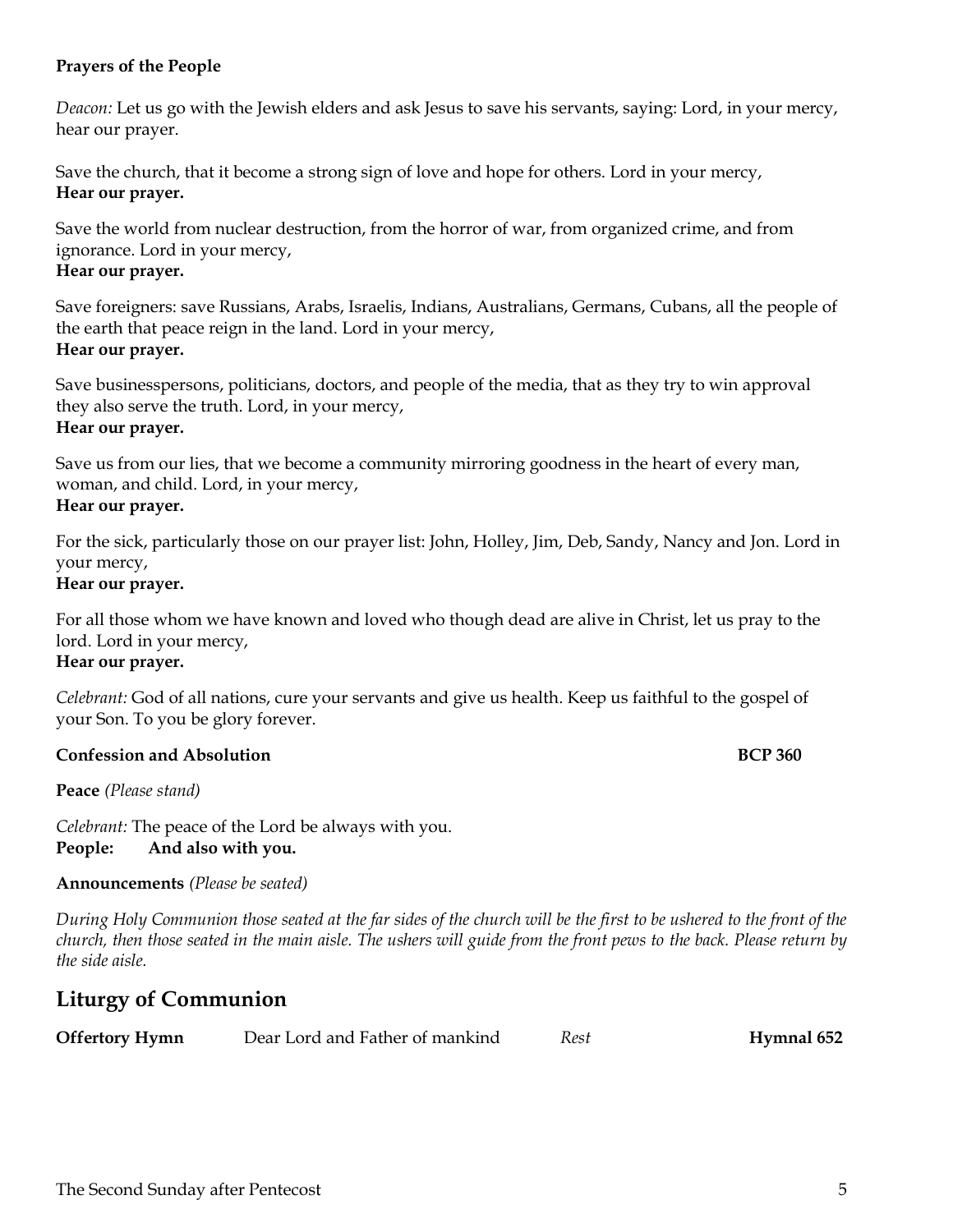

**Agnus Dei** *(all sing)* **Franz Schubert Hymnal S 164** 

#### **The Invitation**

The gifts of God for the People of God. Take them in remembrance that Christ died for you, and feed on him in your hearts by faith, with thanksgiving.

*Deacon:* For those who are unable to be present with us to partake of the Eucharist feast, we invite you to make your spiritual communion.

#### **Communion of the Faithful**

*All baptized Christians are welcome to receive communion at this time.*

| <b>Communion Hymn</b>                       | Father, we thank thee            | Rendez a Dieu | Hymnal 302     |
|---------------------------------------------|----------------------------------|---------------|----------------|
| <b>Post Communion Prayer</b> (Please stand) |                                  |               | <b>BCP 365</b> |
| <b>Blessing</b>                             |                                  |               | <b>BCP 366</b> |
| <b>Closing Hymn</b><br>6                    | O for a thousand tongues to sing | Azmon         | Hymnal 493     |

The Second Sunday after Pentecost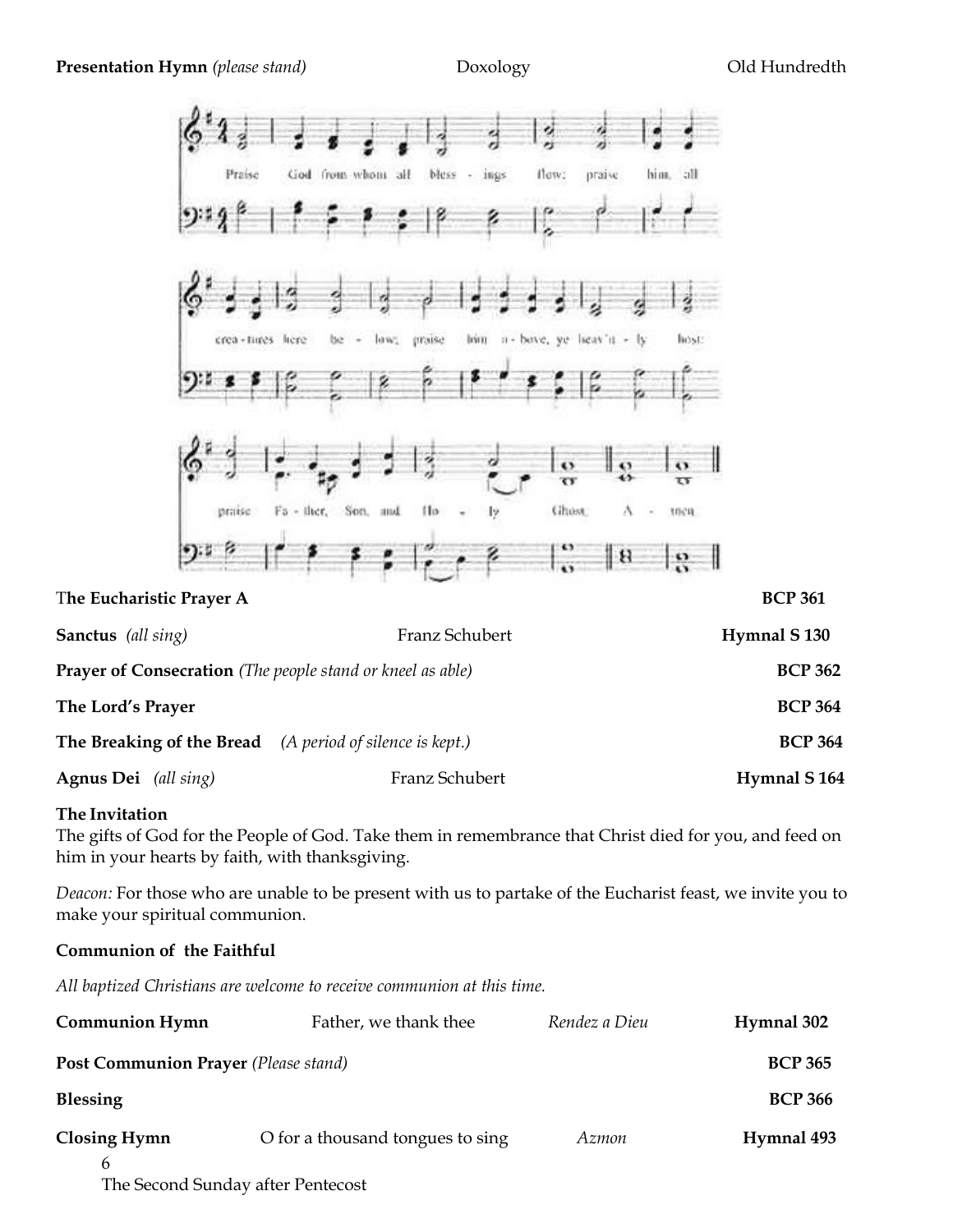**Dismissal** 

*Deacon:* Go in peace to love and serve the Lord.  **People: Thanks be to God.**

**OSL invites parishioners to join us at Prayer Stations following Dismissal after the service.**

#### *Sunday, 10:00 AM* **Celebrant and Preacher: The Rev'd. Ryan Wright Deacon: The Rev'd. William Gilmore Organist and Music Director: William Elliott Acolyte: Kathleen Palaia Crucifer: Tim Blaicher Second Torch: Carole Cline Lectors: Cherith Rydbeck and Holley Bond Pittman Ushers: Paul and Wendy Scheible**

#### **Altar Guild for this week: Elinor Foltz, Annette Leahy Judkins and Pam Stamper**

#### **Special Intentions for the Prayers of the People**

This week we pray: In the Anglican Cycle of Prayer pray for The Diocese of Maiwut, The Province of the Episcopal Church of South Sudan; The Episcopal Church of Sudan

**Diocese of Southwest Florida**, The Rt. Rev. Dabney T. Smith; Companion Diocese of the Dominican Republic; Companion Diocese of Georgia; Companion Diocese of South Carolina; Companion Diocese of Western Louisiana; St. Michael and All Angels, Sanibel; St. Monica's, Naples; St. Nathaniel's, North Port; St. Paul's, Naples; St. Paul's Wesley Chapel, St. Peter's Cathedral, St. Petersburg; St. Peter's, Plant **City** 

- for the people of the Ukraine, and all victims of war.
- that we may share our bounty with those less fortunate.
- for those in need of food and shelter, that they be provided for.
- that pennywise find the volunteers to continue its good work.
- for young families that are struggling during these times.
- for migrants and those living in poverty.
- for all who feed the hungry with bread and spirit.
- for all who use their voices praise and glorify the name of God in verse, writing, or speech remembering James Weldon Johnson, poet, composer, diplomat and activist 1938.
- for those who suffer in mind, body, or spirit especially those on the Pastoral Care list: John, Holley, Jim, Deb, Sandy, Nancy and Jon.
- for the Divine love and mercy to sanctify all souls departed.
- For those serving in the armed services especially those who are deployed.

### **Notices for the week June 20, 2022 – June 26, 2022**

The **Altar Flowers** are given to the glory of God in loving memory of Kimberly Prushnok by her family.

The **Power of Prayer** Team is ready to receive your prayer requests. Please send your requests via email to *[powerofprayer@stmarysbonita.org](mailto:powerofprayer@stmarysbonita.org)* to reach Yolanda Naimoli for action

Some people have expressed interest in the **"Summer Singers"** where we meet at 9:30 in the choir area of the chancel to help lead the hymns and service music. We will not wear vestments or have week night rehearsals, and no prior choir experience is needed. Call Bill Elliott's office at (239) 992-4343.